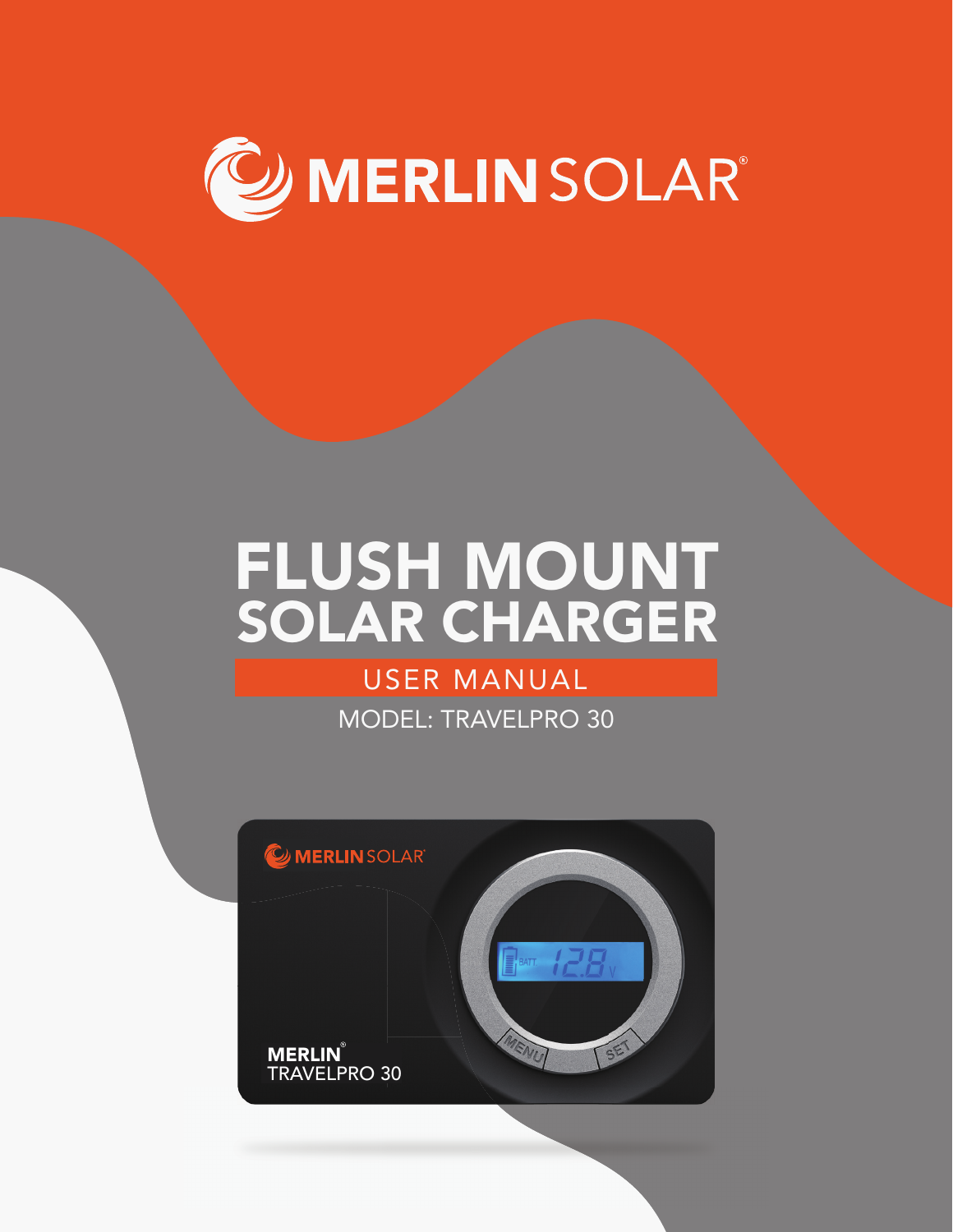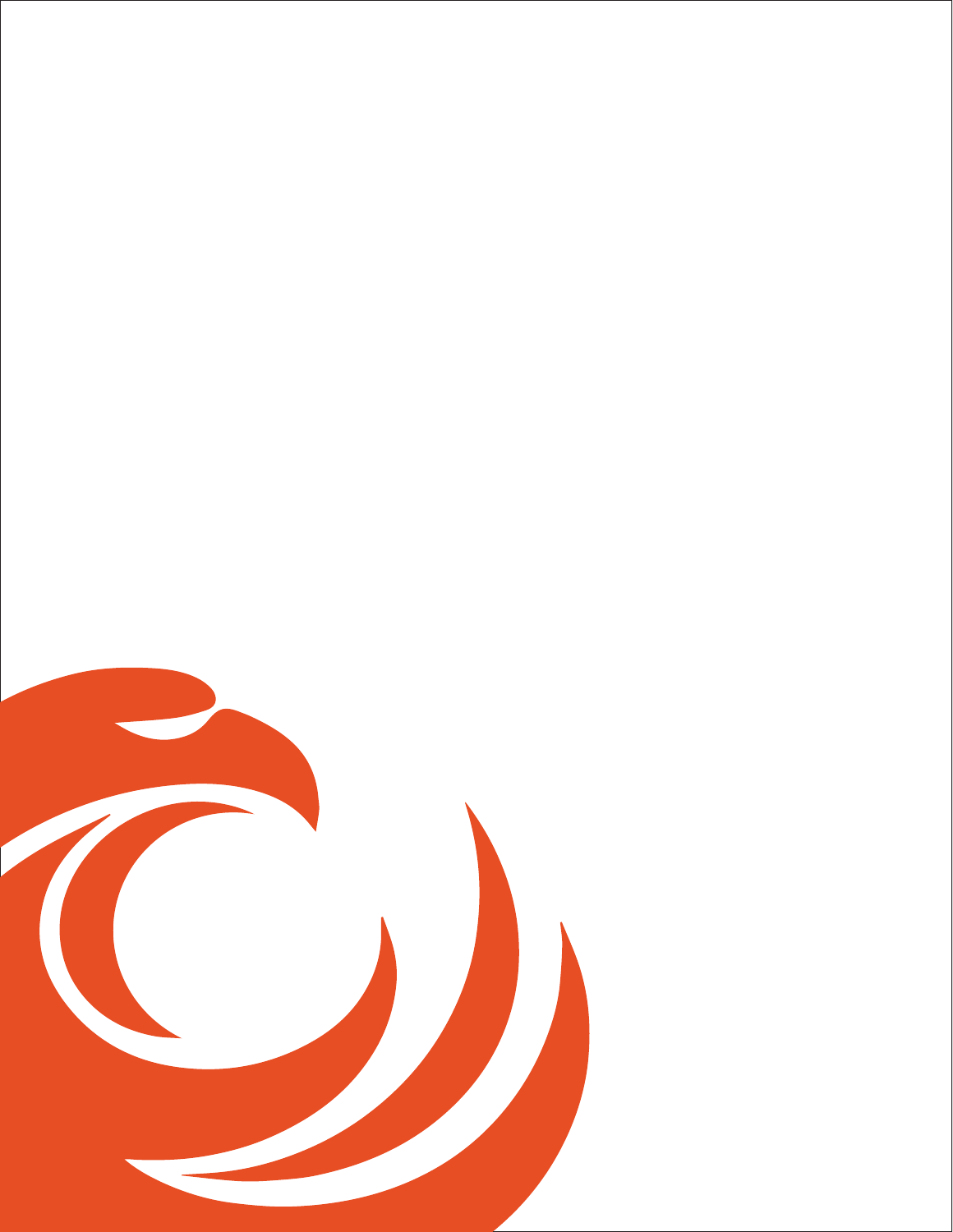## CONTENTS

| <b>Important Safety Instructions</b>                                   |    |
|------------------------------------------------------------------------|----|
| 1. Overview                                                            | 02 |
| 2. Exterior                                                            | 03 |
| 3. Installation and Wiring<br>3.1 Install the controller<br>3.2 Wiring | 04 |
| 4. LCD Display                                                         | 05 |
| 5. Protection                                                          | 07 |
| 6. Troubleshooting                                                     | 08 |
| 7. Technical Specifications                                            | 09 |
| 8. Disclaimer                                                          | 11 |
| 9. Dimensions                                                          |    |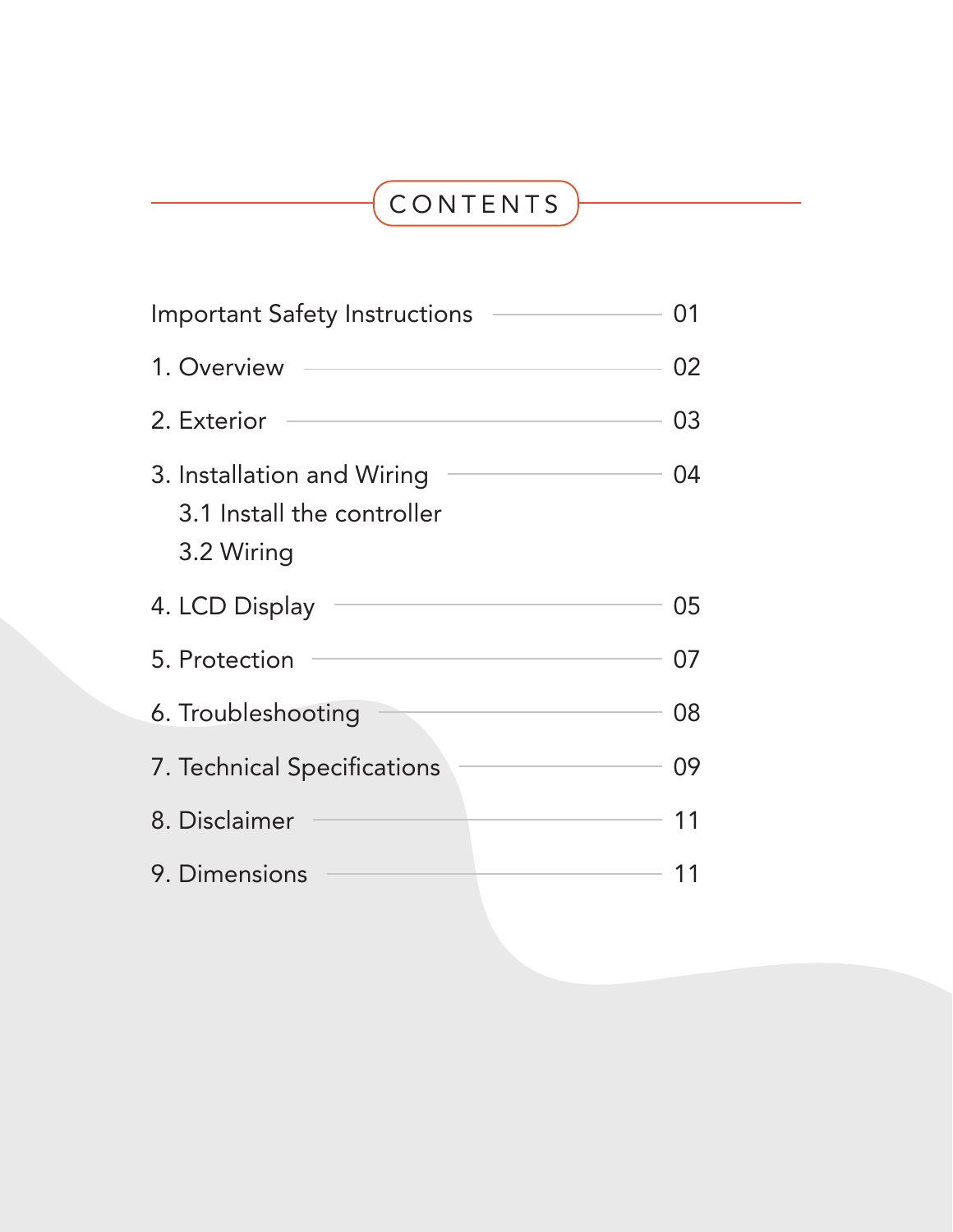Thank you for selecting the Merlin Optimized series solar charge controller. Please read this manual carefully before using the product and pay attention to the safety information. Please preserve this manual for future reference.

## IMPORTANT SAFETY INSTRUCTIONS

This manual contains all instructions of safety, installation, and operation of Merlin Optimized series controller (referred to as "the controller" in this manual).

- **O** Read all the instructions and warnings carefully before installation.
- No user-serviceable component inside the controller. DO NOT disassemble or attempt to repair the controller.
- Avoid direct sunlight, high temperatures and DO NOT install the controller at locations where water can get in.  $\bullet$
- **O** Install the controller at well-ventilated places, the controller's heat sink will be very hot during the system operation.
- **O** Appropriate external fuses or breakers are suggested.
- O Please cut off all connections of the PV array, fuses or breakers which are close to the battery before the controller installation and adjustment.

01

**O** Power connections must remain tight to avoid excessive overheating from loose connection.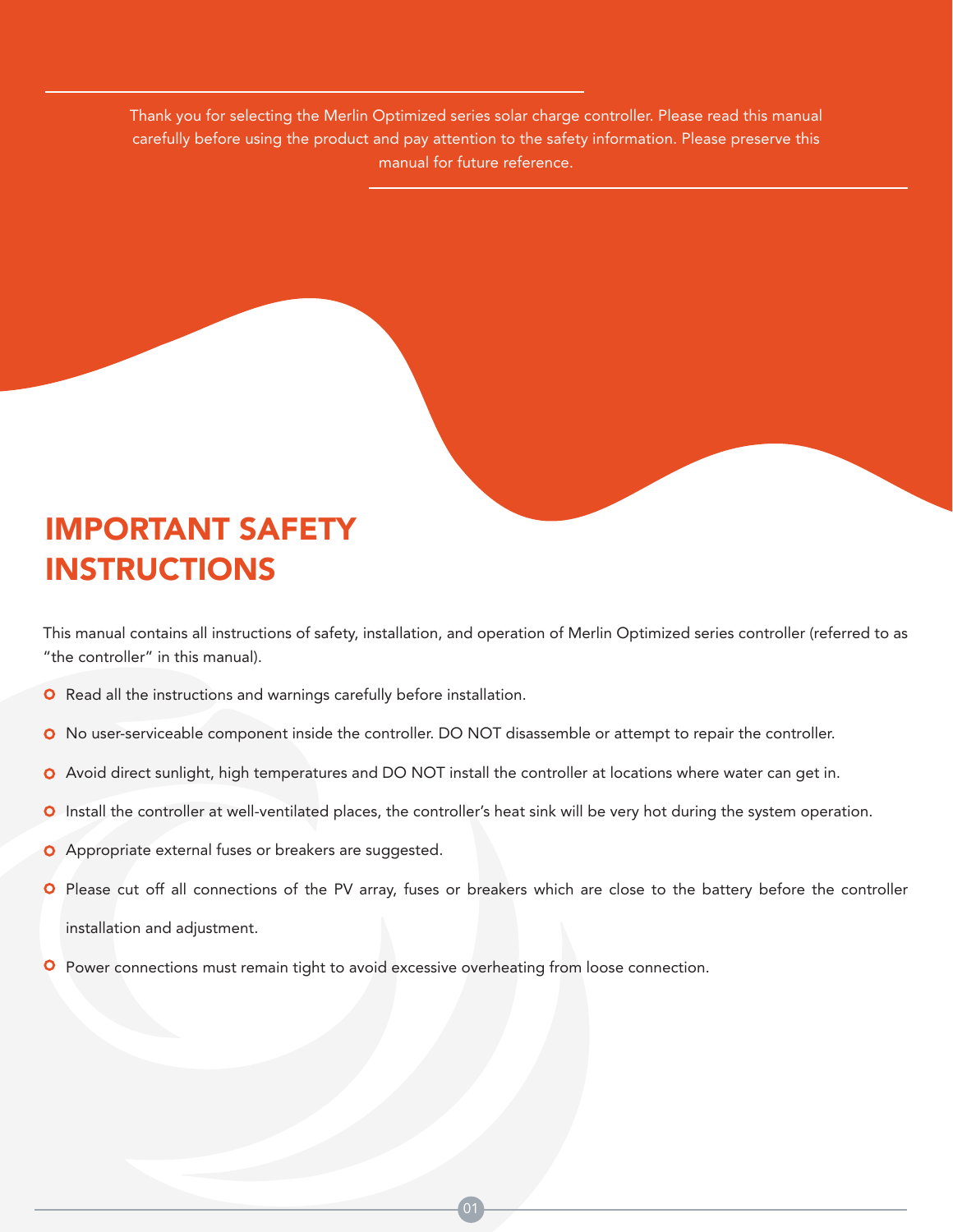## **OVERVIEW**

The controller is a negative-ground, flush mount solar charge controller, designed for an aesthetically clean and integrated look on RV and Vessel, also included surface mount cover to suit personal preference. It adopts a highly efficient PWM charging mode and also comes equipped with a special LCD display to show the real-time operating status of the system. This charge controller is fully controlled automatically, which provides simple usage pattern to users.

#### FEATURES

- Flush mounted and embedded installation design  $\bullet$
- High quality and low failure rate components (ST/IR) to ensure the product lifetime  $\mathbf{\circ}$
- 3-Stage intelligent PWM charging: Bulk, Boost/Equalize and Float  $\bullet$
- Battery type: Sealed, Gel, Flooded, and User  $\mathbf{o}$
- Real-time energy statistics feature  $\mathbf{\Omega}$
- Battery temperature compensation feature  $\mathbf{\circ}$
- Digital LCD monitor for informative display of operational parameters and fault messages  $\circ$
- $\bullet$ Voltage drop and temperature compensation sampling interface design
- RS485 communication port with Modbus protocol, and short circuit protection for 5V/200mA power supply  $\bullet$
- Multiple communication peripherals  $\bullet$
- $\bullet$ Rated charging current at working temperature without de-rating
- $\circ$ Extensive electronic protections
- Monitor and set the parameters via PC software or APP O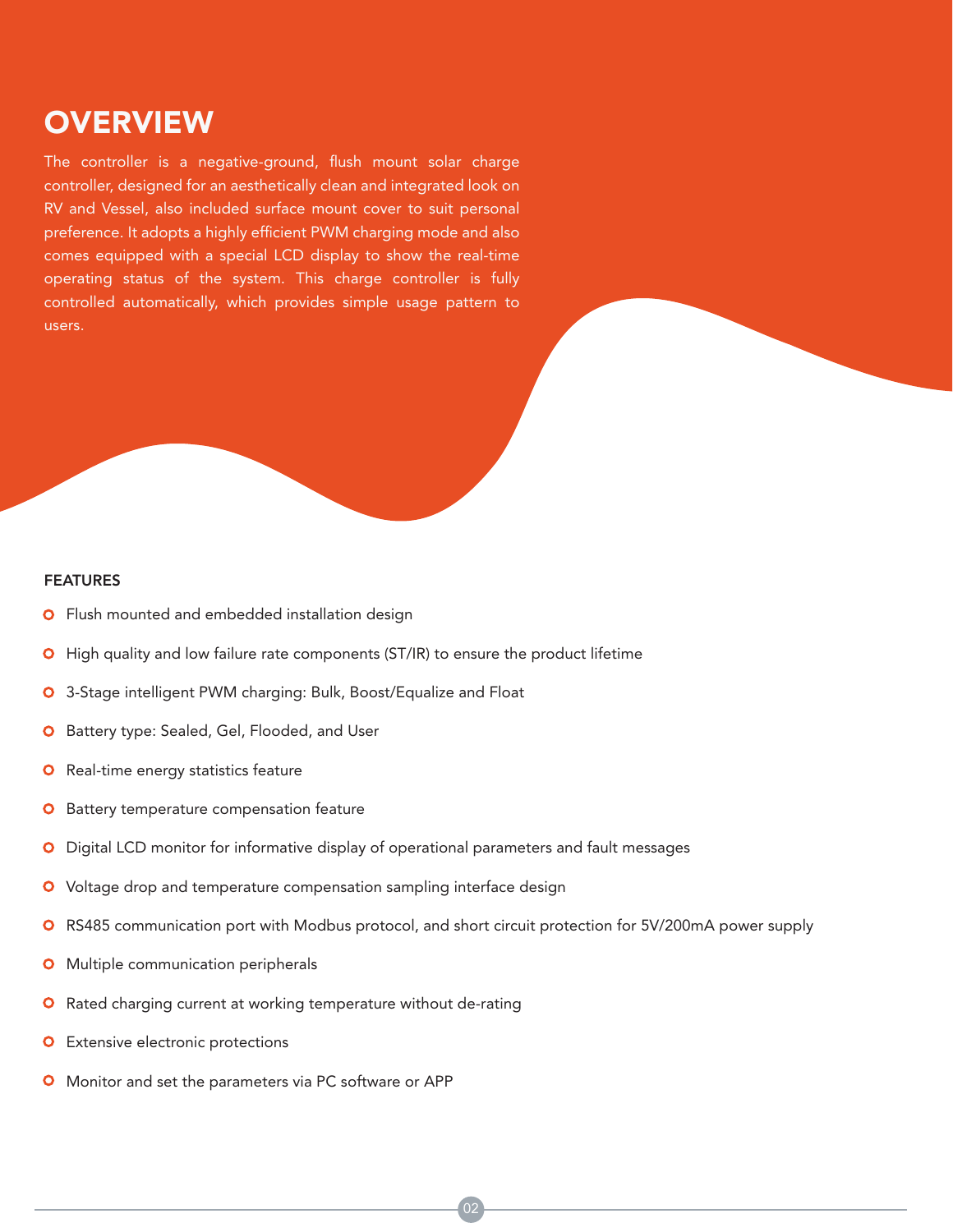## EXTERIOR



(1) The controller will charge the battery at 25ºC as default and no temperature compensation when the temperature sensor is damaged.

(2) The port can detect accurate battery voltage (a 2P/1.5mm<sup>2</sup> wire (Red +ve, Black -ve) with insulation protection is suggested). One end connects the 5.08-2P terminal to insert@port, the other end connects the battery, and make sure the "+" and "-" poles are connected correctly.

03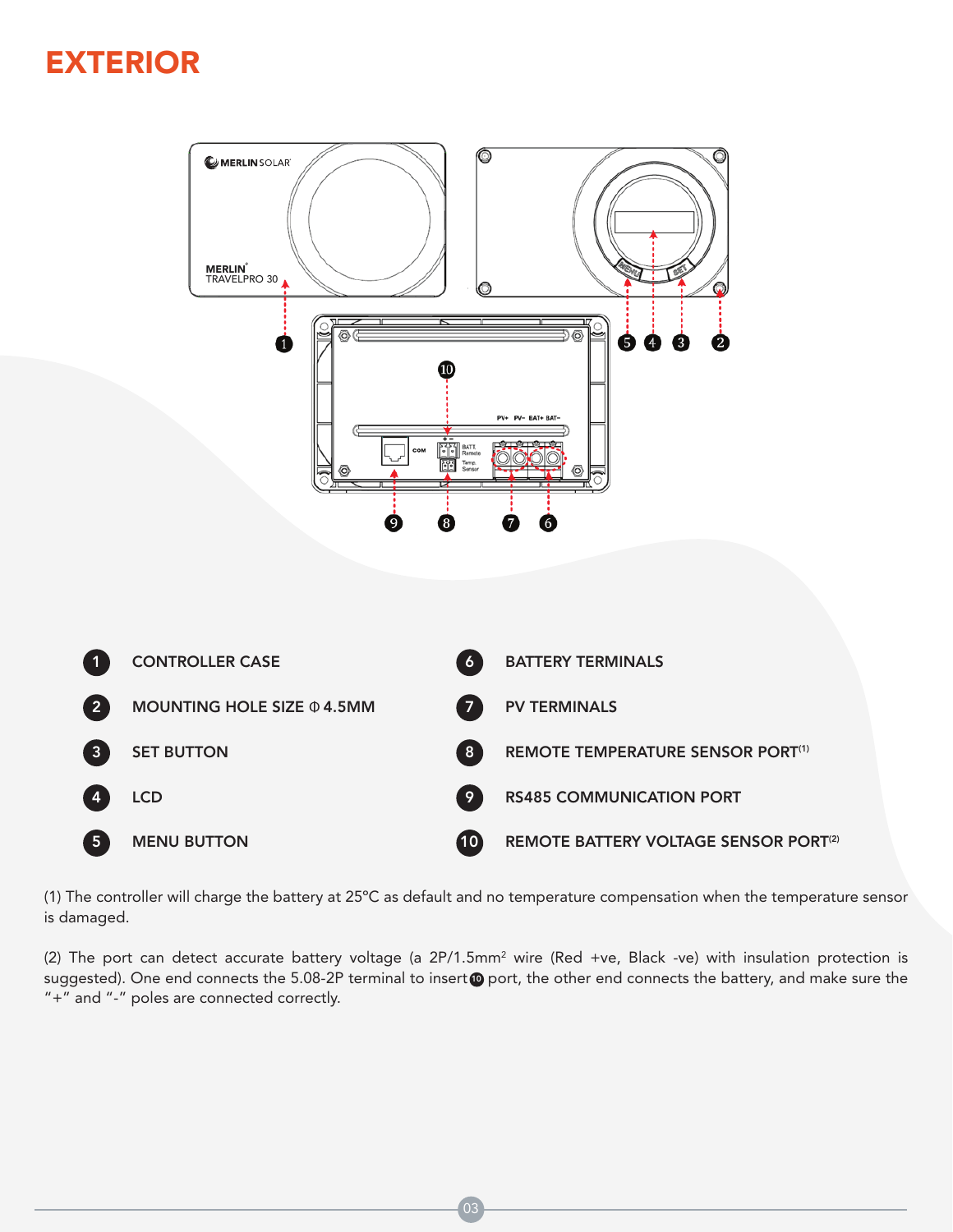## INSTALLATION AND WIRING

#### 3.1 INSTALL THE CONTROLLER

1) Determine the Installation Location and Heat-dissipation Space

Determination of installation location: The controller shall be installed in a place with sufficient air flow through the radiators of the controller and a minimum clearance of 150mm from the upper and lower edges to ensure natural thermal convection.

2) Determine the size of Installation Location (158\*96mm)





3) Cut out the section (158\*96mm) 4) Mark holes and drill holes φ 3.5mm\*4



5) Secure the controller 6) Install the control case



#### 3.2 WIRING

#### Step 1: Connect the battery  $\mathbf 0$

CAUTION: A fuse in which current is 1.25 to 2 times the rated current of the controller must be installed on the battery side with a distance from the battery not greater than 150 mm.



#### **01** Step 2: Connect the PV  $\bullet$

CAUTION: While wiring the controller do not turn on the breaker or fuse and make sure that the leads of "+" and "-" poles are connected correctly.

CAUTION: If the controller is used in an ungoverned or frequent lightning area, must install a reasonable arrester in the PV array input side.

Step 3: Connect the Remote temperature sensor cable <sup>@</sup> NOTE: The controller will charge or discharge the battery at 25℃ as default and no temperature compensation when the temperature sensor is damaged.

#### Step 4: Connect the Remote battery voltage sensor $\bullet$

CAUTION: Make sure that the battery voltage sensor cable of "+" and "-" poles are connected correctly when wiring.

#### port ® Step 5: Connect the PC via the RS485 communication

Refer to chapter 4 "Remote set battery type".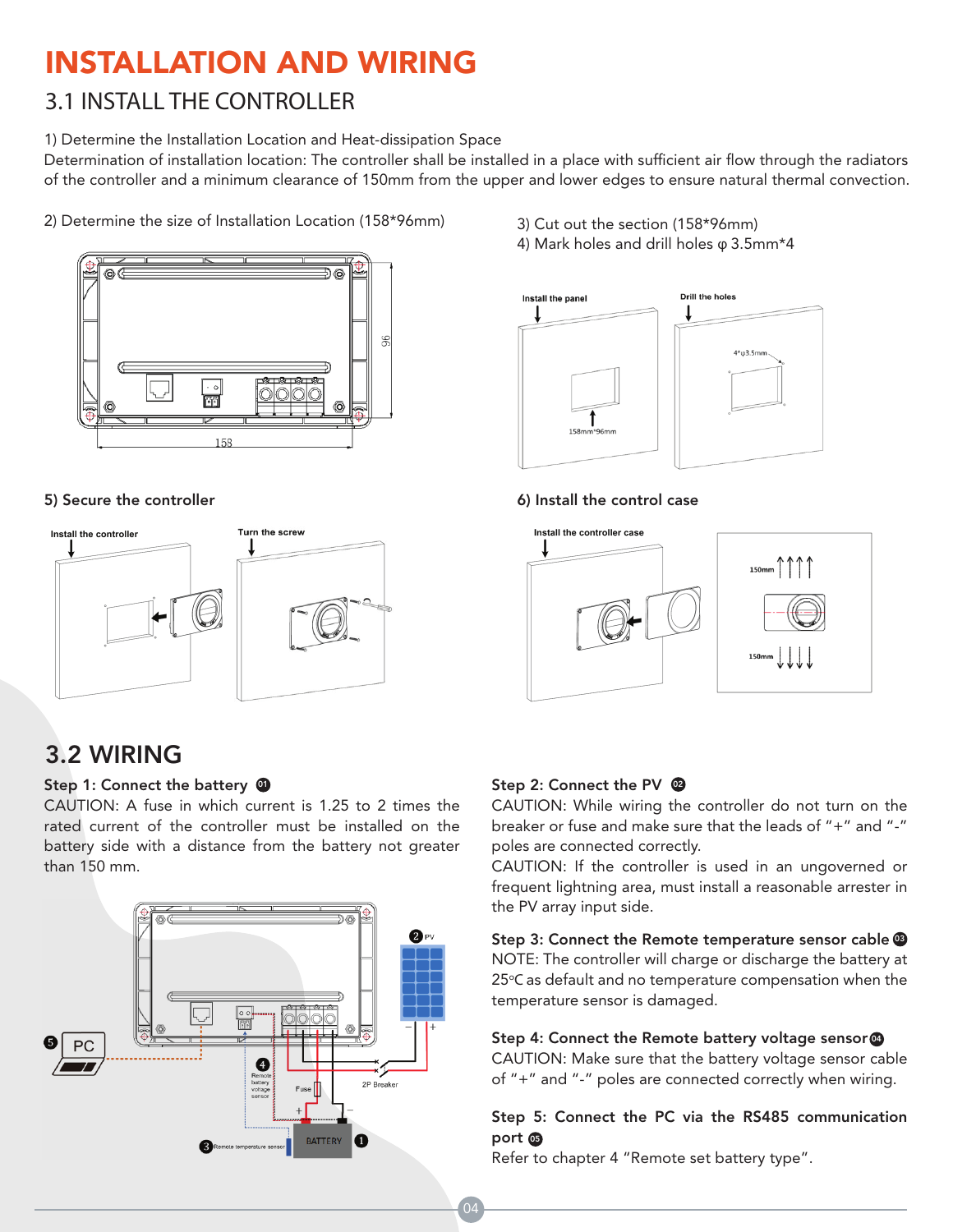### LCD DISPLAY 1) AUTOMATIC CYCLE INTERFACE



Display: PV voltage, PV current, PV power, Battery voltage and Battery temperature

#### 2) CLEAR THE GENERATED ENERGY **Operation**

Step 1: Press the "SET" button and hold down for 5s under the PV power interface and the value is flashing. Step 2: Press the "SET" button to clear the generated energy.



### 3) SWITCH THE BATTERY TEMPERATURE UNIT

Press the "SET" button and hold down for 5s under the battery temperature interface.



#### 4) BATTERY TYPE

Battery type - Sealed Gel Flooded User<sup>(1)</sup>

Set battery type by LCD<sup>(1)</sup>

#### **Operation**

Step 1: Press the "SET" button and hold down for 5s under the battery voltage interface.

 $O<sub>5</sub>$ 

Step 2: Press the "MENU" button when the battery type interface is flashing.

Step 3: Press the "SET" button to confirm the battery type.

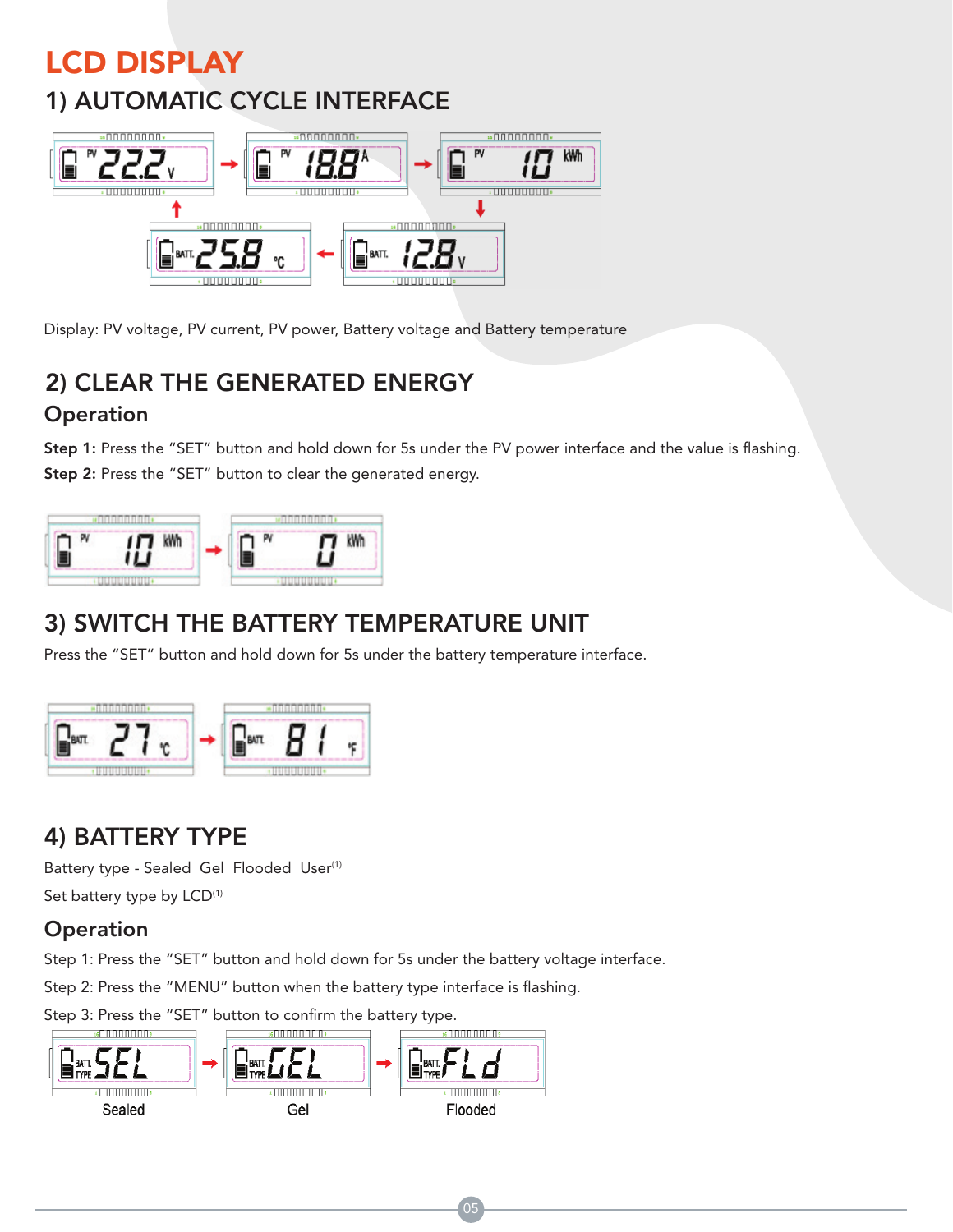

(1) Only Sealed, Gel and Flooded via the LCD. The battery type of User can be set via the PC software, APP software and MT50.

#### 5) SYSTEM STATUS ICON

| <b>ICON</b>   | <b>PHENOMENON</b>        | <b>INSTRUCTION</b>                    |  |  |
|---------------|--------------------------|---------------------------------------|--|--|
| Solid         |                          | The system is normal but not charging |  |  |
|               | Energy bars are Flashing | Charging                              |  |  |
| <u>ilinia</u> | Solid                    | Full                                  |  |  |
|               | Flashing                 | <b>Battery Overvoltage</b>            |  |  |
|               | Flashing                 | <b>Battery Over Discharge</b>         |  |  |

06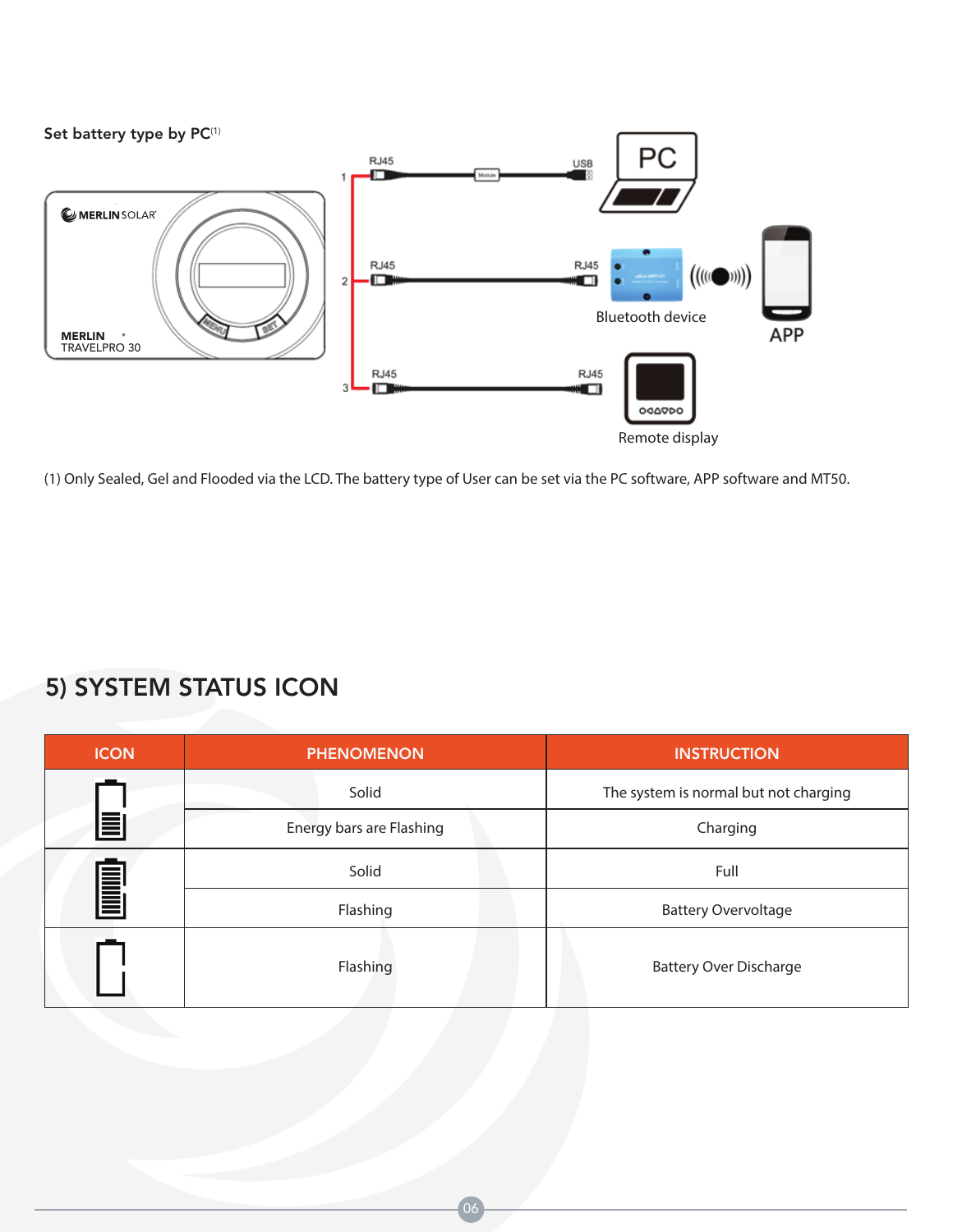## **PROTECTION**

| <b>PROTECTION</b>                            | <b>INSTRUCTION</b>                                                                                                                                                                                                                                                                                                     |
|----------------------------------------------|------------------------------------------------------------------------------------------------------------------------------------------------------------------------------------------------------------------------------------------------------------------------------------------------------------------------|
| <b>PV Overcurrent</b>                        | When the charging current of the PV array exceeds the controller's rated current, it will<br>be charged at the rated current.                                                                                                                                                                                          |
| <b>PV Overvoltage</b>                        | When the voltage of PV exceeds 50V, the controller will stop charging and restart to<br>charge when the PV voltage is below 45V.                                                                                                                                                                                       |
| PV short circuit                             | When the PV voltage is below 50V and short circuit, the controller will stop charging;<br>the controller will restart to charge when the fault is cleared, it doesn't damage the<br>controller.                                                                                                                        |
| <b>PV Reverse Polarity</b>                   | When the polarity of the PV array is reversed, the controller may not be damaged and<br>can continue to operate normally after the polarity is corrected.                                                                                                                                                              |
| <b>Night Reverse Charging</b>                | Prevents the battery from discharging to the PV module at night.                                                                                                                                                                                                                                                       |
| <b>Battery Reverse Polarity</b>              | Fully protected against battery reverse polarity; no damage will occur to the battery.<br>Correct the wiring error to resume normal operation.                                                                                                                                                                         |
| <b>Battery Overvoltage</b>                   | When the battery voltage reaches the overvoltage disconnect voltage, it will automati-<br>cally stop battery charging to prevent battery damage caused by over-charging.                                                                                                                                               |
| <b>Battery Overheating</b>                   | The controller can detect the battery temperature through an external temperature<br>sensor. The controller stops working when its temperature exceeds 65°C and restart to<br>work when its temperature is below 55°C.                                                                                                 |
| <b>Controller Overheating</b>                | The controller is able to detect the temperature inside the battery. The controller stops<br>working when its temperature exceeds 85°C and restart to work when its temperature<br>is below 75°C.                                                                                                                      |
| <b>TVS High Voltage</b><br><b>Transients</b> | The internal circuitry of the controller is designed with Transient Voltage Suppressors<br>(TVS) which can only protect against high-voltage surge pulses with less energy. If the<br>controller is to be used in an area with frequent lightning strikes, it is recommended to<br>install an external surge arrester. |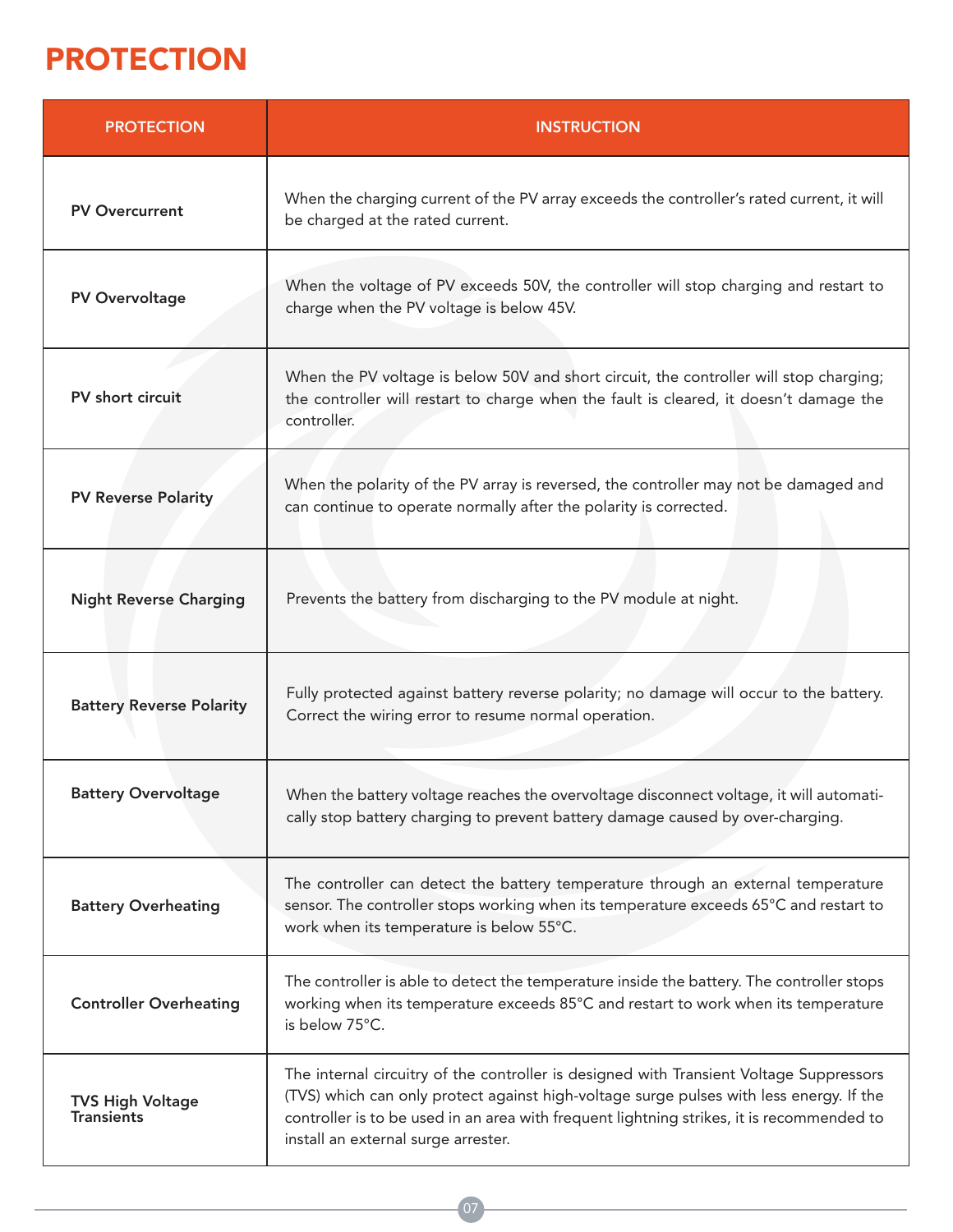## TROUBLESHOOTING

| <b>FAULTS</b>                                                                                          | <b>POSSIBLE REASONS</b>       | <b>TROUBLESHOOTING</b>                                                                   |  |  |
|--------------------------------------------------------------------------------------------------------|-------------------------------|------------------------------------------------------------------------------------------|--|--|
| The PV of LCD display 0<br>when the sunshine falls<br>PV array disconnection<br>on PV modules properly |                               | Confirm that PV wire connections<br>are correct and tight.                               |  |  |
| Min.8V will start up the<br>LCD is no display<br>controller                                            |                               | Measure battery voltage with<br>multi-meter. Minimum 8V can start<br>up the controller.  |  |  |
| Flashing                                                                                               | <b>Battery Overvoltage</b>    | Disconnect the solar array and<br>measure the battery voltage<br>whether it is too high. |  |  |
| Flashing                                                                                               | <b>Battery Over Discharge</b> | Charge the battery.                                                                      |  |  |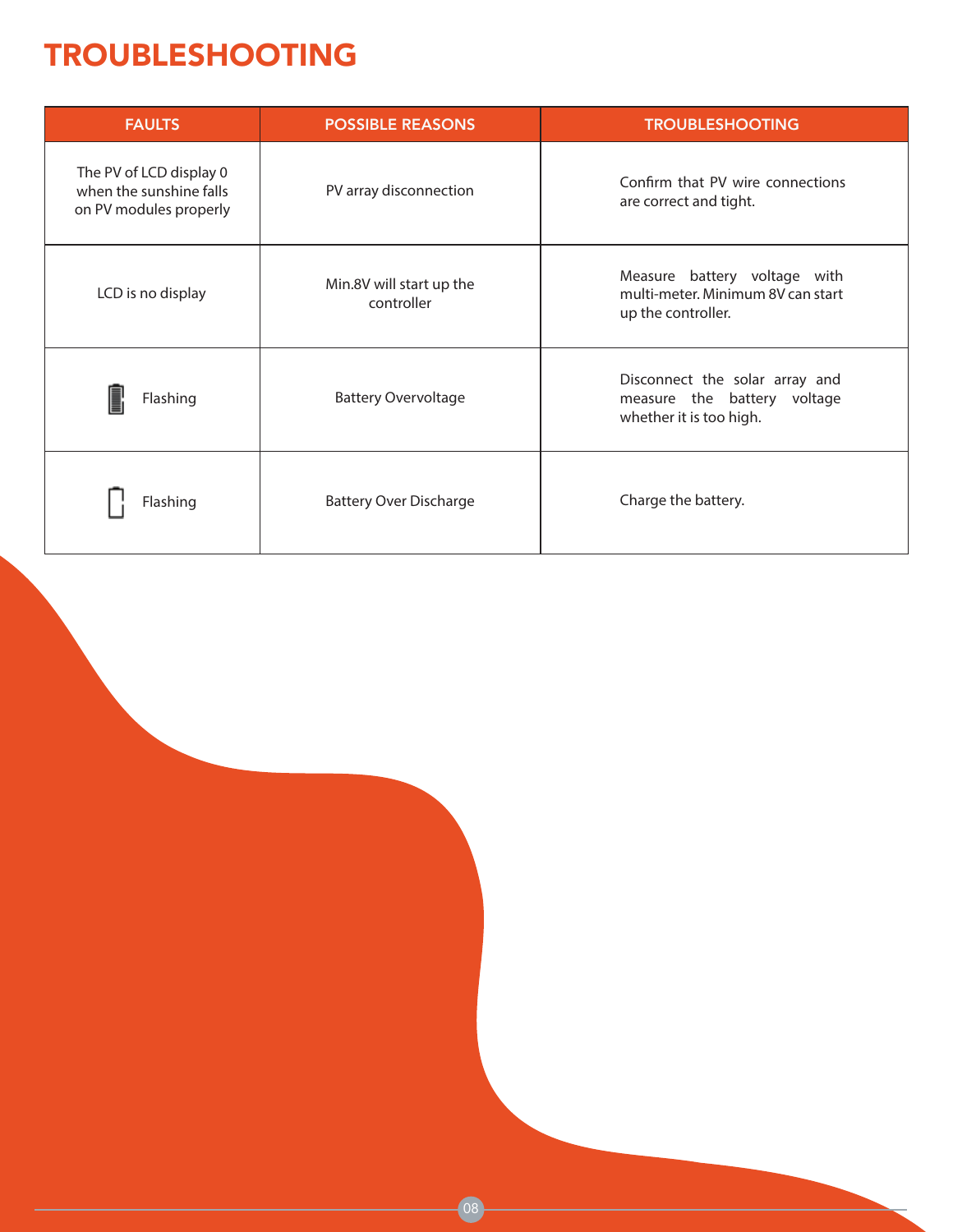## TECHNICAL SPECIFICATIONS

### Electrical Parameters

| <b>ITEM</b>                               | <b>TRAVELPRO30</b>                 |  |  |
|-------------------------------------------|------------------------------------|--|--|
| <b>Nominal System Voltage</b>             | 12/24VDC or Auto                   |  |  |
| <b>Battery Input Voltage Range</b>        | $8V \sim 32V$                      |  |  |
| <b>Rated Charge Current</b>               | 30A                                |  |  |
| <b>Max. PV Short Circuit Current</b>      | 30A                                |  |  |
| Max. PV Open Circuit Voltage              | <b>50V</b>                         |  |  |
| <b>Battery Type</b>                       | Sealed (default)/Gel/Flooded/User* |  |  |
| Self-consumption                          | ≤ 4.2mA/12V; ≤ 2.6mA/24V           |  |  |
| <b>Temperature Compensate Coefficient</b> | -3mV/°C/2V (Default)               |  |  |
| <b>Charge Circuit Voltage Drop</b>        | 0.21V                              |  |  |

\*The battery type of User can be set via the PC software, APP software and MT50.

#### Environmental Parameters

| <b>ITEM</b>                            | <b>TRAVELPRO30</b>                      |  |
|----------------------------------------|-----------------------------------------|--|
| <b>Storage Temperature Range</b>       | $-30^{\circ}$ C $\sim$ +80 $^{\circ}$ C |  |
| <b>Working Environment Temperature</b> | -20°C~+55°C (100% input and output)     |  |
| <b>Relative Humidity</b>               | ≤95%, N.C.                              |  |
| <b>Enclosure</b>                       | <b>IP30</b>                             |  |
| Grounding                              | <b>Common negative</b>                  |  |
| <b>Altitude</b>                        | 5000 <sub>m</sub>                       |  |
| <b>Pollution Degree</b>                | PD <sub>2</sub>                         |  |

### Mechanical Parameters

| ITEM                      | <b>TRAVELPRO30</b>      |
|---------------------------|-------------------------|
| Dimension (L×W×H)         | 178.5×105.5×48.3mm      |
| <b>Mounting Dimension</b> | $166.5 \times 93.5$ mm  |
| <b>Mounting Hole Size</b> | $\Phi$ 5mm              |
| <b>Terminal</b>           | 16mm <sup>2</sup> /6AWG |
| <b>Recommended Cable</b>  | 10mm <sup>2</sup> /8AWG |
| <b>Net Weight</b>         | 0.31kg                  |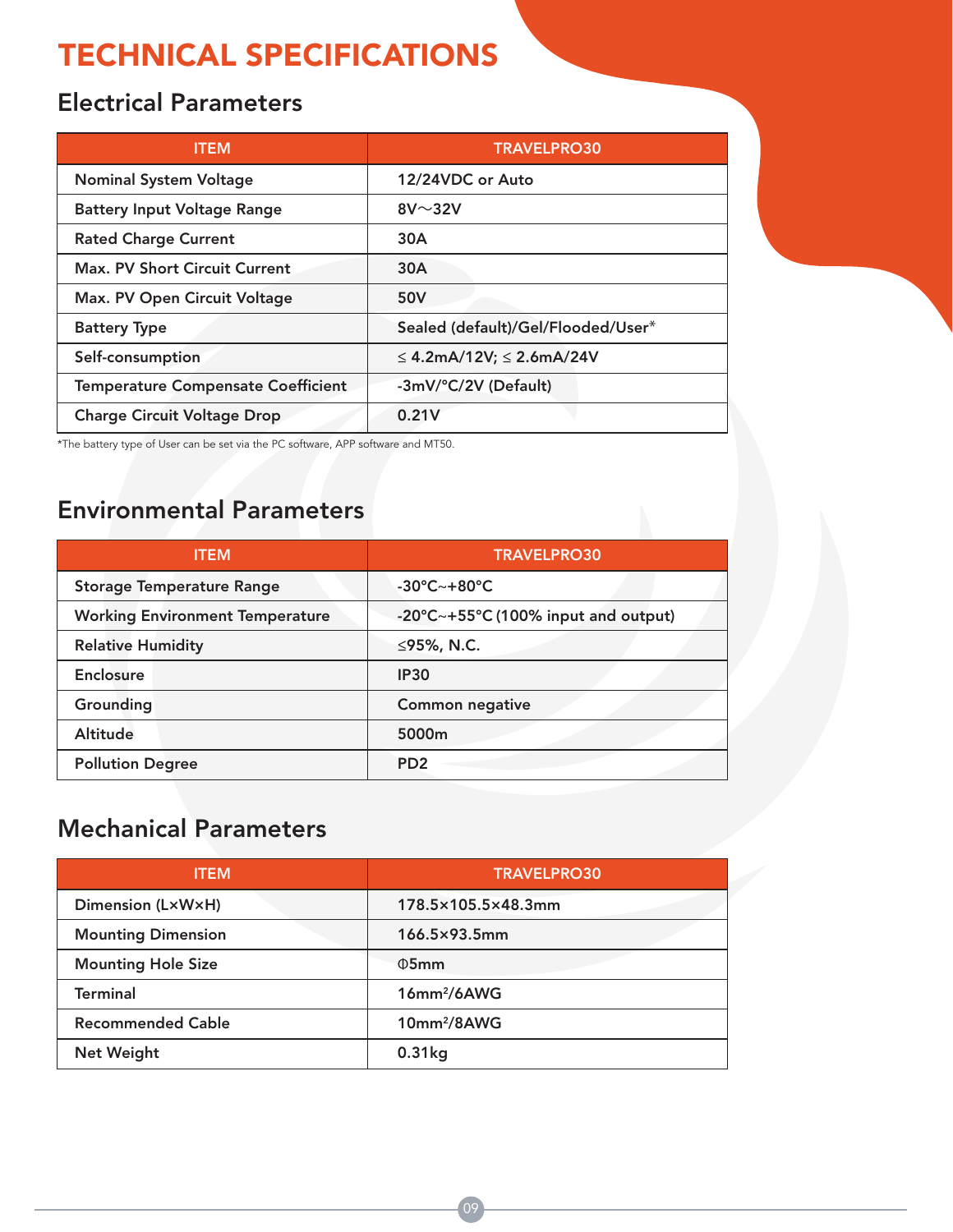#### Lead-acid Battery Voltage Parameters Parameters are in the 12V system at 25°C×2 in 24V.

| <b>ITEM</b>                             | <b>SEALED</b> | <b>GEL</b>   | <b>FLOODED</b> | <b>USER</b>       |
|-----------------------------------------|---------------|--------------|----------------|-------------------|
| <b>Overvoltage Disconnect Voltage</b>   | 16.0V         | 16.0V        | 16.0V          | $9^{\sim}$ 17V    |
| <b>Charging Limit Voltage</b>           | 15.0V         | 15.0V        | 15.0V          | $9^{\sim}$ 17V    |
| Overvoltage Reconnect Voltage           | 15.0V         | 15.0V        | 15.0V          | $9^{\sim}$ 17V    |
| <b>Equalize Charging Voltage</b>        | 14.6V         |              | 14.8V          | $9^{\sim}$ 17V    |
| <b>Boost Charging Voltage</b>           | 14.4V         | 14.2V        | 14.6V          | $9^{\sim}$ 17V    |
| <b>Float Charging Voltage</b>           | 13.8V         | 13.8V        | 13.8V          | $9^{\sim}17V$     |
| <b>Boost Reconnect Charging Voltage</b> | 13.2V         | 13.2V        | 13.2V          | $9^{\sim}$ 17V    |
| Low Voltage Reconnect Voltage           | 12.6V         | 12.6V        | 12.6V          | $9^{\sim}17V$     |
| Under Voltage Warning Reconnect Voltage | <b>12.2V</b>  | <b>12.2V</b> | <b>12.2V</b>   | $9^{\sim}$ 17V    |
| Under Volt. Warning Volt.               | 12.0V         | 12.0V        | 12.0V          | $9^{\sim}$ 17V    |
| Low Volt. Disconnect Volt.              | 11.1V         | 11.1V        | 11.1V          | $9^{\sim}$ 17V    |
| <b>Discharging Limit Voltage</b>        | 10.6V         | 10.6V        | 10.6V          | $9^{\sim}$ 17V    |
| <b>Equalize Duration</b>                | 120 min.      |              | 120 min.       | 0 $\sim$ 180 min. |
| <b>Boost Duration</b>                   | 120 min.      | 120 min.     | 120 min.       | $10 - 180$ min.   |

(1) When the battery type is sealed, gel, flooded, the adjusting range of equalizing duration is 0 to180min and boost duration is 10 to180min.

(2) The battery type of User should follow the rules as below when modifying the value of parameters in user battery type (factory default value is the same as sealed type):

- a. Overvoltage Disconnect Voltage > Charging Limit Voltage ≥ Equalize Charging Voltage ≥ Boost Charging Voltage ≥ Float Charging Voltage > Boost Reconnect Charging Voltage.
- b. Overvoltage Disconnect Voltage > Over Voltage Reconnect Voltage.
- c. Low Voltage Reconnect Voltage > Low Voltage Disconnect Voltage ≥ Discharging Limit Voltage.
- d. Under Voltage Warning Reconnect Voltage > Under Voltage Warning Voltage ≥ Discharging Limit Voltage.
- e. Boost Reconnect Charging voltage > Low Voltage Disconnect Voltage.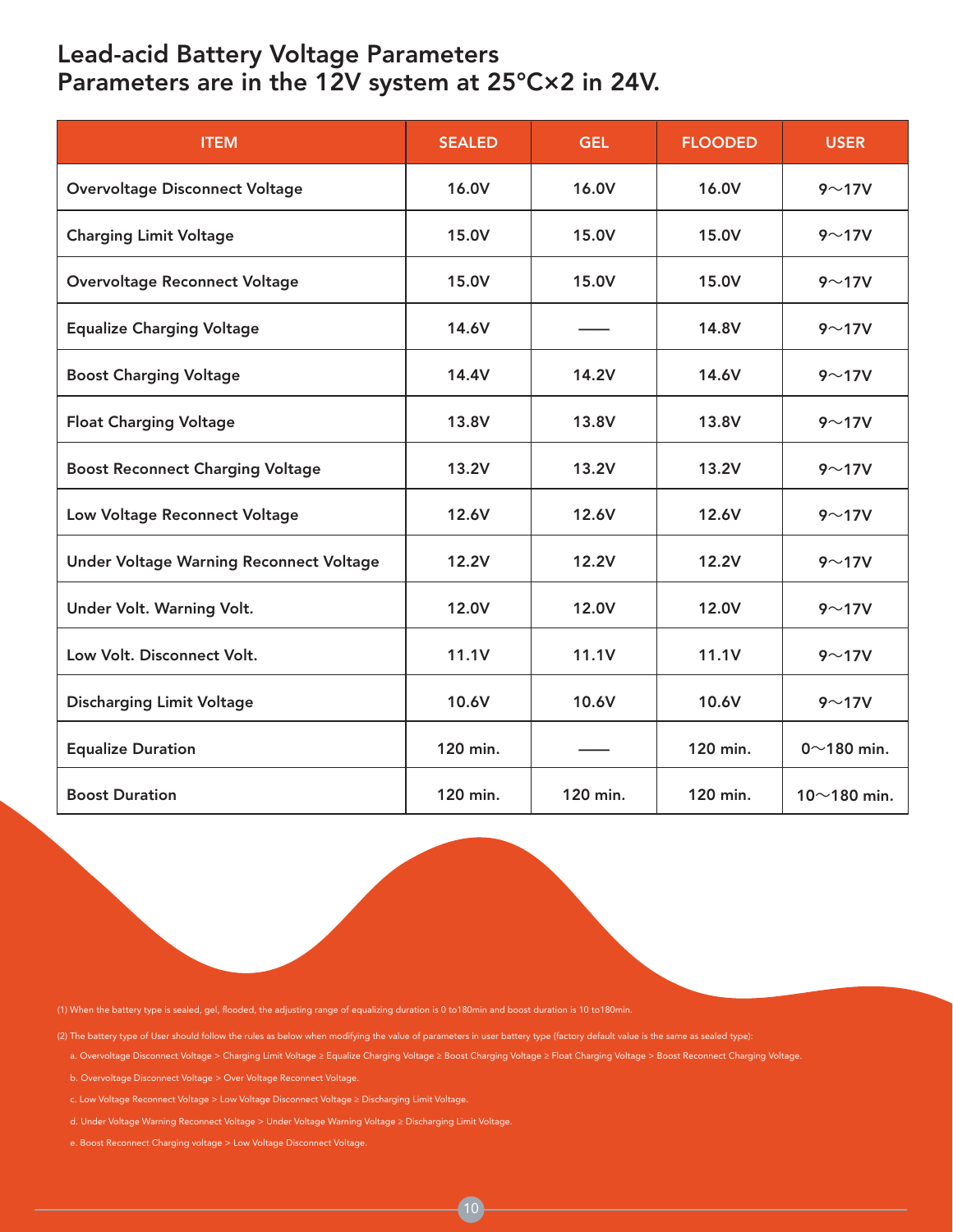## 8. DISCLAIMER DISCLAIMER

The following situations are not covered by the company policy of warranty:

- **O** Damage from improper use or use in an unsuitable environment.
- **O** PV or load current, voltage or power exceeding the rated value of the controller.
- **O** The controller working temperature exceeds the range of working temperature.
- **O** User disassembles and attempts to repair the controller without permission.
- **O** The controller is damaged due to natural causes such as lightning.
- **O** The controller is damaged during transportation and shipment.

## DIMENSIONS